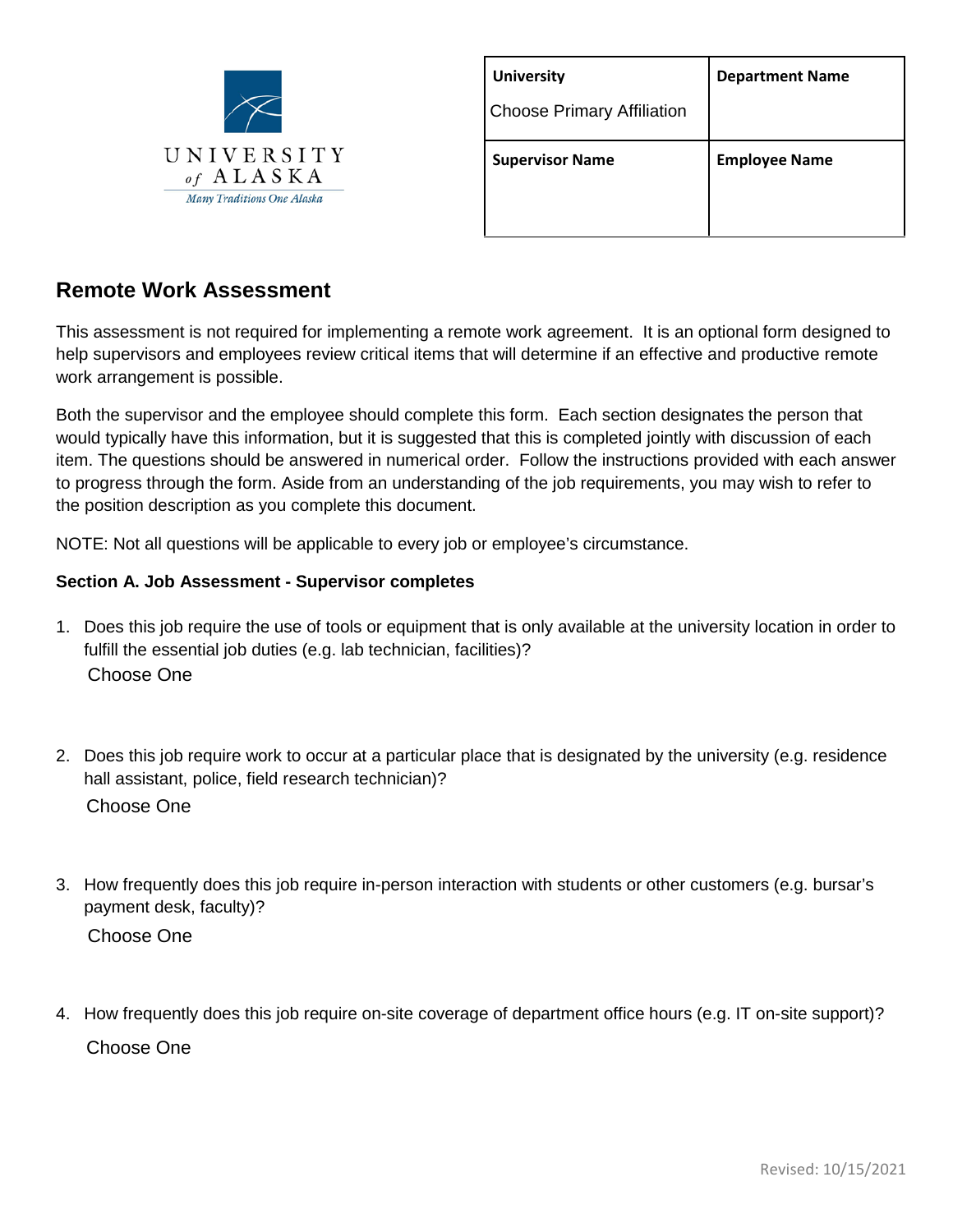5. List other job functions that may be impacted by a remote work arrangement. Explain the function, how it is impacted and how negative impacts can be mitigated. [Continue]

# **Section B. Remote Work Location - Employee Completes**

- 6. Is the internet or broadband services at the remote location able to support connecting to the UA network via VPN and the critical functions of the job (e.g. data analysis, attending Zoom meetings)? Choose One
- 7. Does the remote work location have the ability to secure equipment, documents, and other files so that others in that location do not have access (e.g. locked file cabinets for document storage, secured location for laptop)? Choose One
	-
- 8. Is the remote work location reasonably free from distractions (e.g. family members do not consistently disrupt work time, loud noises do not consistently interrupt meetings)? Choose One
- 9. List other items impacting the ability to work effectively in the remote work location. Explain the issue, how it impacts performance and how negative impacts can be mitigated. [Go to item 10]